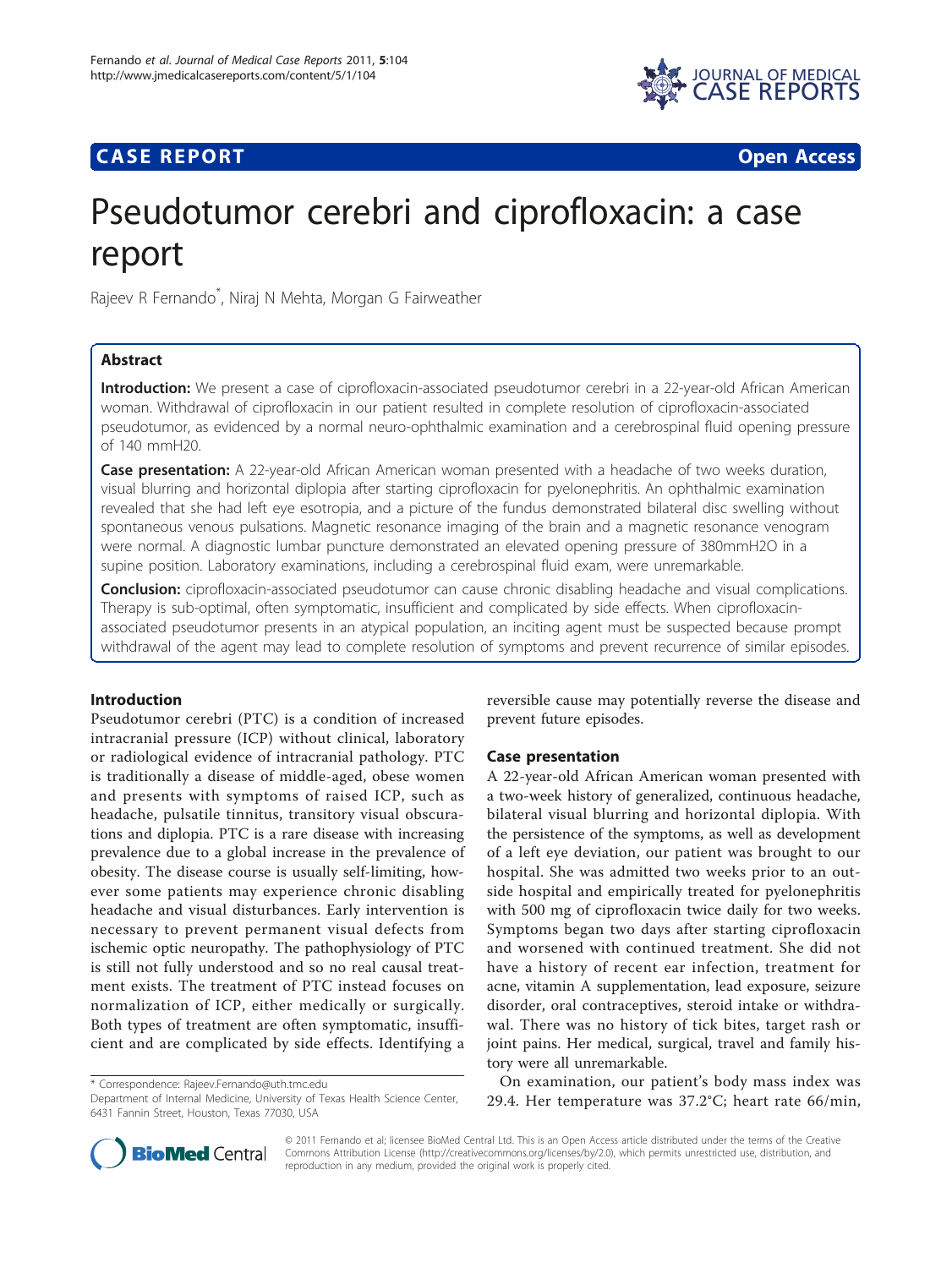respiration rate 16/min, blood pressure 119/74 mmHg. On ophthalmic examination, her corrected visual acuity was 20/20 in her right eye and 20/40 in her left eye. She had diplopia on her left lateral gaze with left eye esotropia. The intra-ocular pressure, anterior segment and papillary response were normal. The fundus picture demonstrated bilateral disc swelling without spontaneous venous pulsations [Figure 1]. Both of her tympanic membranes were intact, and there was no evidence of bulging or discharge. She did not have neck rigidity and Kernig and Brudzinski signs were negative. Cranial nerves II to XII were intact. Manual muscle testing in all extremities was 5/5, and deep-tendon reflexes were all 2/4. Her cerebellar function was intact, as was gait, and Babinski reflexes were downward bilaterally. Sensation was intact to pain and soft touch. Findings of an examination of her lungs, heart, and abdomen were benign. Magnetic resonance imaging of her brain with and without contrast and a magnetic resonance venogram were normal. A diagnostic lumbar puncture performed in the recumbent position demonstrated an opening pressure of 380 mm $H<sub>2</sub>O$ . Her cerebrospinal fluid (CSF) protein, glucose, cell count, veneral disease research laboratory test (VDRL), herpes simplex virus 1 and 2, Toxoplasma, cryptococcal antigen, Gram stain, acid fast bacilli stain, routine bacterial, viral, and fungal cultures, and cytology were all normal. CSF protein electrophoresis was normal without any oligoclonal bands. Laboratory data, including a complete blood count, chemistry panel (blood urea nitrogen of 16 mg/dL and creatinine of 0.8 mg/dL), liver function tests, thyroid function tests, sedimentation rate, anti-nuclear antibodies, VDRL, rheumatoid factor, and angiotensin-converting enzyme, were all normal. A urine beta human chorionic gonadotropin test was negative.

A diagnosis of PTC was made. Ciprofloxacin was discontinued and serial lumbar punctures returned the



Figure 1 Optic disc swelling after the initiation of ciprofloxacin.

opening pressure to 140 mm $H_2O$ . Our patient's symptoms improved after each lumbar puncture. The improvement of symptoms and subsequent reduction in CSF opening pressure was consistent with the elimination half-life of the drug. She was discharged home with close ophthalmology follow-up. Four weeks later, there was complete resolution of papilledema [Figure 2].

# **Discussion**

PTC has a rare, known association with members of the fluoroquinolone family of drugs and no reported association with pyelonephritis. It was first reported with nalidixic acid [[1,2](#page-2-0)], the prototype drug of quinolone antibiotics. In 1966, a nine-year-old girl, hospitalized after an automobile injury resulting in multiple fractures, developed minimal papilledema while receiving nalidixic acid for a urinary tract infection; papilledema disappeared when the drug was discontinued. In 1967, the first reported case of nalidixic acid-associated pseudotumor cerebri was reported [\[2](#page-2-0)]. Symptoms recurred with rechallenge of nalidixic acid on two separate occasions and subsided with discontinuation [[2,3](#page-2-0)]. Plasma nalidixic acid levels paralleled symptoms but were not elevated [[2\]](#page-2-0). Since then ofloxacin [[4\]](#page-2-0), pefloxacin [[5\]](#page-2-0) and levofloxacin [[6\]](#page-2-0) have been associated with pseudotumor cerebri as well as one prior case of ciprofloxacininduced disease [[7\]](#page-2-0). Most cases have occurred in children and young adults. Disease has also been associated with non-fluoroquinilone antibiotics such as tetracycline [[8\]](#page-2-0) minocycline [\[9](#page-2-0)], and doxycycline [[10\]](#page-2-0). Ciprofloxacin is a derivative of the drug nalidixic acid, with similar structural properties. The close temporal relationship between the use of ciprofloxacin and development of



Figure 2 Resolution of papilledema after the withdrawal of ciprofloxacin.